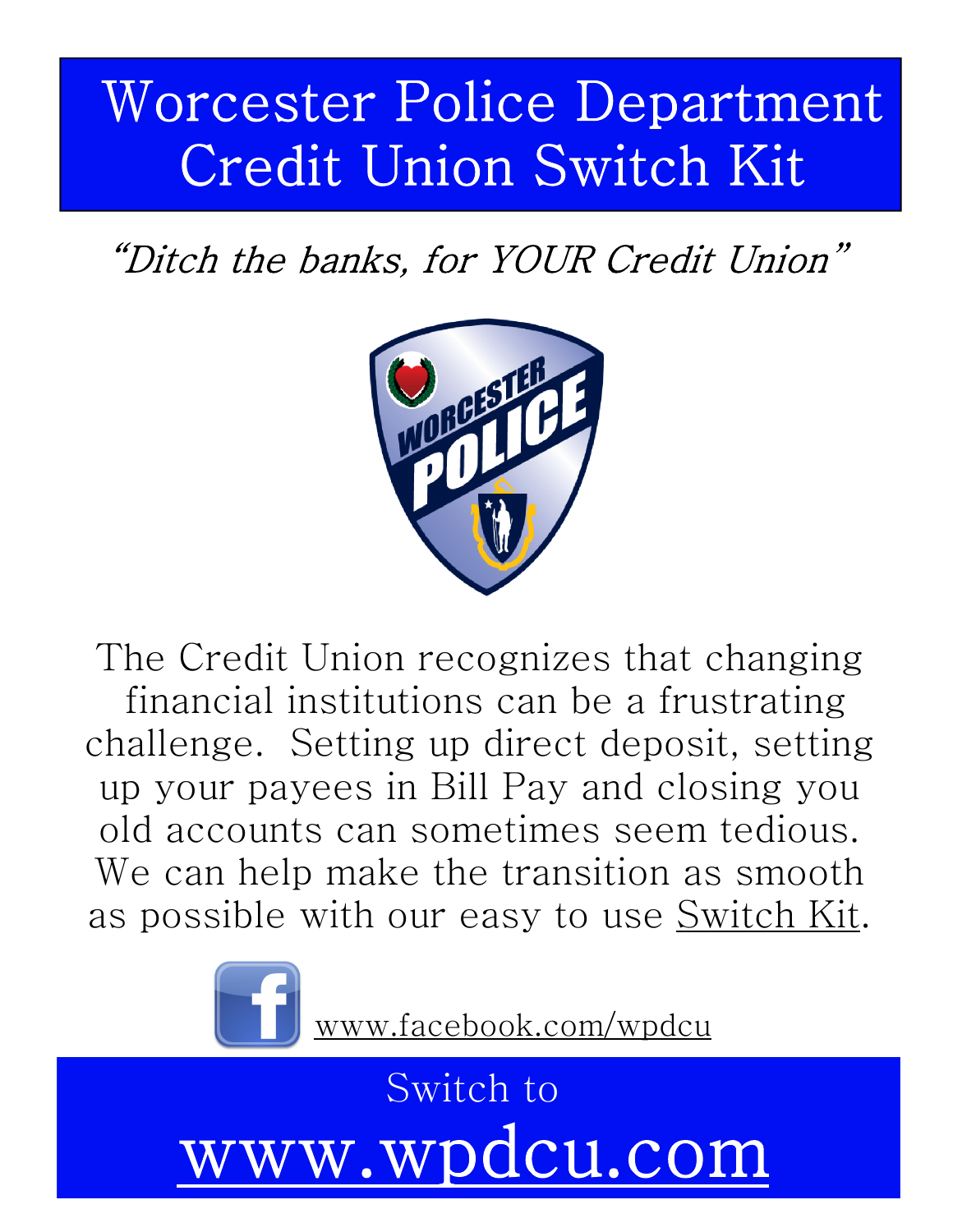### Worcester Police Department Credit Union Switch Kit

We are committed to making your switch to the Worcester Police Department Credit Union quick and simple. Just follow the steps below, fill out the forms you need, and you're ready to realize all the benefits of banking with the Credit Union. If you haven't opened your account yet, stop by the Credit Union or give us a call at 508-799-7677.



#### **Getting Started**

 $\Gamma$ o get started, complete the Organizer Worksheet to help gather the information about your new and former checking account, your direct deposits, and your Bill Pay payees.



**Direct Deposits (Transfer or Establish)**<br>With today's busy lifestyles, direct deposit can save you time and allow easy access to your money. Whether it is your paycheck or other income source, knowing that your funds have arrived safely and on time gives you peace of mind. To transfer an existing City of Worcester direct deposit from your former checking account or to set up a new direct deposit complete the attached City of Worcester Direct Deposit Authorization Form and bring back to Credit Union. To transfer or establish direct deposit of other income sources fill out the attached Other Income Direct Deposit Authorization Form and give it to your employer. Please note: The initial direct deposits may not occur immediately. Please allow up to 3 pay periods for the funds to be deposited to your new checking account.



### FREE Home Financial Banking / Online Bill Pay and setting up Payees<br>Always have access to your account using the Credit Unions online banking. Using the

Credit Unions FREE Online Bill Pay is simply a better way to pay bills. Save money on stamps and trips to the post office. No more checks! Online Bill Pay makes it easy to control your payments and manage your account, schedule single or recurring payments in just a few steps, and you'll never worry about missing a bill or being charged late fees. Simply complete theHFS / Online Bill Pay Application and return to Credit Union to set up your Bill Pay account. For both new Bill Pay users or members who have an existing Bill Pay account from another financial institution, just fill in the fields in the attached Organizer Worksheet for all your new or existing payees and stop by the Credit Union and we will assist you in setting up your payees.



Don't get stranded from your finances, have access to your finances 24 hours, 7 days a week.  $\it FREE$  unlimited transactions at the Police Headquarters ATM when using your WPDCU ATM/Debit Card. Fill out the attached ATM / Debit Card Application to sign up for an ATM Card.



S Close your Old Account<br>Once you have confirmed that your direct deposit has been credited to your new checking account at the Credit Union and / or your Bill Pay payees have been set-up and have been deducted from your new checking account you should:

Make sure all outstanding check have cleared. Close your account. You can visit the branch and do this is person or you can complete the Account Closing Request and mail it in. Destroy all remaining checks, deposit tickets, ATM and debit cards for your old account.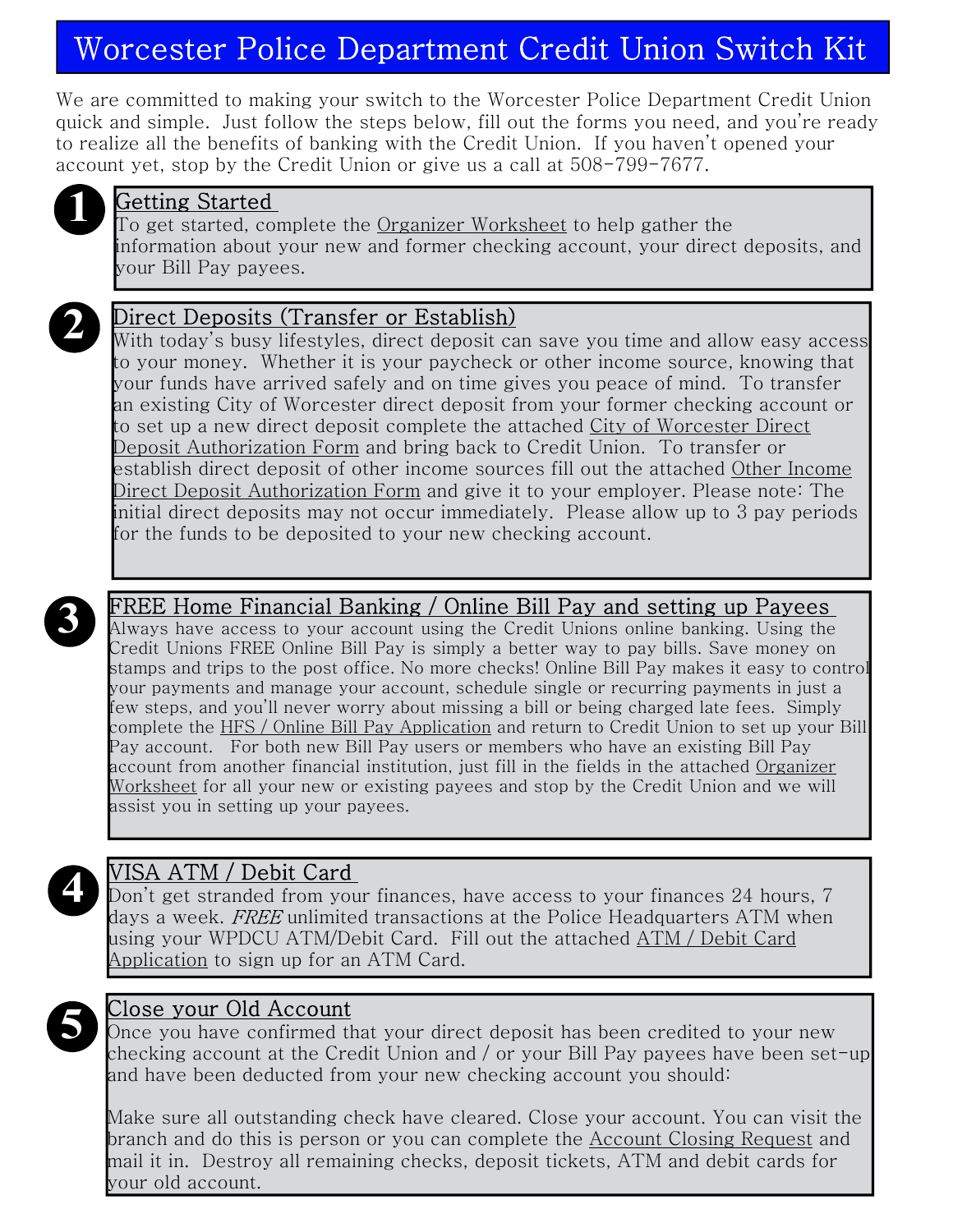Worcester Police Department Credit Union Switch Kit

### rganizer Worksheet

Use this worksheet to gather information you'll need to make switching your checking account to the Credit Union simple.

### Worcester Police Department Credit Union Information

Worcester Police Department Credit Union 805 West Bolyston Street, Worcester, MA Name and Address

211387130 Routing / ABA Number

Your Credit Union account number: \_\_\_\_\_\_\_\_\_\_\_\_\_\_\_\_\_\_\_\_\_\_\_\_\_\_\_(include zeros on direct deposit forms)

#### Previous Bank Information

\_\_\_\_\_\_\_\_\_\_\_\_\_\_\_\_\_\_\_\_\_\_\_\_\_\_\_\_\_\_\_\_\_\_\_\_\_\_\_\_\_\_\_\_\_\_\_\_\_\_\_\_\_\_\_\_\_\_\_\_\_\_\_\_\_\_\_\_\_\_\_\_\_\_\_\_\_\_\_\_\_\_\_\_\_\_\_\_ Bank Name and Address and Address Account Number(s)

Direct Deposit Information  $-$  Do you have, or wish to have, any deposits from your employers, directly deposited into your WPDCU checking account?

Employer Name Address

\_\_\_\_\_\_\_\_\_\_\_\_\_\_\_\_\_\_\_\_\_\_\_\_\_\_\_\_\_\_\_\_\_\_\_\_\_\_\_\_\_\_\_\_\_\_\_\_\_\_\_\_\_\_\_\_\_\_\_\_\_\_\_\_\_\_\_\_\_\_\_\_\_\_\_\_\_\_\_\_\_\_\_\_\_\_\_\_\_\_\_\_\_\_\_\_\_\_\_\_\_\_\_\_\_\_ Employer Name Address

#### **Bill Pay Payees**

New or existing payees you would like to set up using WPDCU's Online Bill Pay Service. The Credit Union will set up all payees for you, and then afterwards you will be responsible for

| Payee Name | Payee Address | Account # | Payee Phone # |
|------------|---------------|-----------|---------------|
|            |               |           |               |
|            |               |           |               |
|            |               |           |               |
|            |               |           |               |
|            |               |           |               |
|            |               |           |               |
|            |               |           |               |
|            |               |           |               |
|            |               |           |               |
|            |               |           |               |
|            |               |           |               |
|            |               |           |               |



\_\_\_\_\_\_\_\_\_\_\_\_\_\_\_\_\_\_\_\_\_\_\_\_\_\_\_\_\_\_\_\_\_\_\_\_\_\_\_\_\_\_\_\_\_\_\_\_\_\_\_\_\_\_\_\_\_\_\_\_\_\_\_\_\_\_\_\_\_\_\_\_\_\_\_\_\_\_\_\_\_\_\_\_\_\_\_\_\_\_\_\_\_\_\_\_\_\_\_\_\_\_\_\_\_\_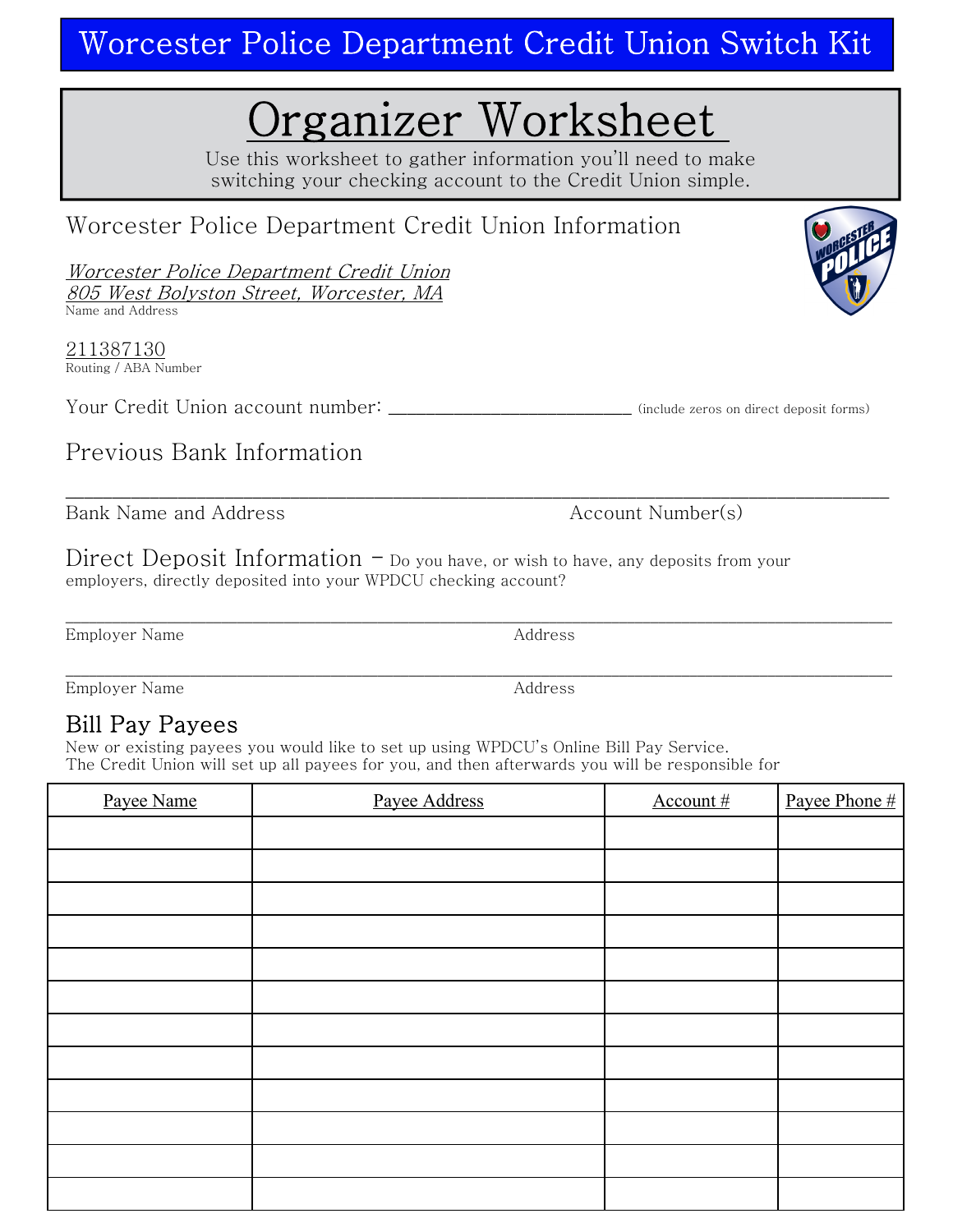### Worcester Police Department Credit Union Switch Kit

| Payee Name | Payee Address | Account# | Payee Phone # |
|------------|---------------|----------|---------------|
|            |               |          |               |
|            |               |          |               |
|            |               |          |               |
|            |               |          |               |
|            |               |          |               |
|            |               |          |               |
|            |               |          |               |
|            |               |          |               |
|            |               |          |               |
|            |               |          |               |
|            |               |          |               |
|            |               |          |               |
|            |               |          |               |
|            |               |          |               |
|            |               |          |               |
|            |               |          |               |
|            |               |          |               |
|            |               |          |               |
|            |               |          |               |
|            |               |          |               |
|            |               |          |               |
|            |               |          |               |
|            |               |          |               |
|            |               |          |               |
|            |               |          |               |
|            |               |          |               |
|            |               |          |               |
|            |               |          |               |
|            |               |          |               |
|            |               |          |               |
|            |               |          |               |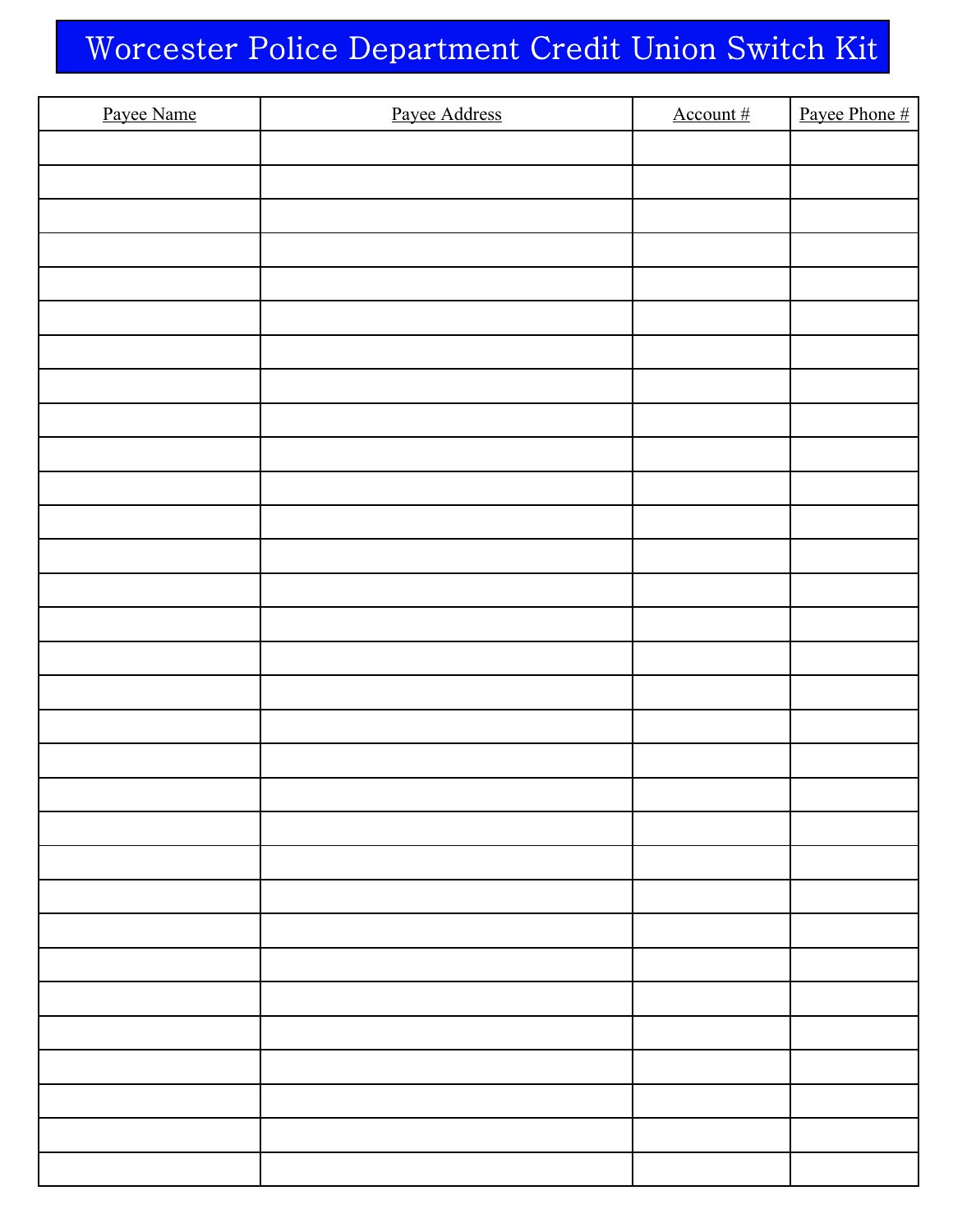## <u>City of Worcester</u> Direct Deposit Authorization Form

John P. Pranckevicius, CPA Michael D. Conrad Michael D. Conrad Michael D. Conrad Michael D. Conrad Michael D. Conrad Michael D. Conrad Michael D. Conrad Michael D. Conrad Michael D. Conrad Michael D. Conrad Michael D. Conr

Michael V. O'Brien CITY OF WORCESTER, MASSACHUSETTS Thomas F. Zidelis

City Manager City Manager City Treasurer & Collector of Taxes

Assistant Treasurer & Collector

 Administration & Finance Treasurer & Collectors Division

YOUR BANK NAME:**Worcester Police Department Credit Union**

BANK ADDRESS **805 West Boylston Street, Worcester, MA 01606**

| <b>CHANGE EXISTING DIRECT DEPOSIT:</b><br>NEW:       |  |                                |  |  |                     |  |  |  |  |
|------------------------------------------------------|--|--------------------------------|--|--|---------------------|--|--|--|--|
| TYPE OF ACCOUNT: Checking                            |  |                                |  |  |                     |  |  |  |  |
| <b>TRANSIT ROUTING NUMBER</b>                        |  |                                |  |  | YOUR ACCOUNT NUMBER |  |  |  |  |
| 2 1 1 3 8 7 1 3 0                                    |  |                                |  |  |                     |  |  |  |  |
| <b>TYPE OF DIRECT DEPOSIT:</b><br>(Please check one) |  | <b>FULL AMOUNT</b> (Net Check) |  |  |                     |  |  |  |  |
|                                                      |  | PARTIAL: Amount of partial \$  |  |  |                     |  |  |  |  |

I hereby authorize the City of Worcester to deposit my net pay at the financial institution(s) named above. I understand that the City of Worcester may cause my account to be adjusted to the extent necessary to correct any over-deposit. I agree to hold the above named financial institution harmless for any erroneous deposits or adjustments not caused by the financial institution.

EMPLOYEE NAME: EMPLOYEE SIGNATURE: DATE: Soc. Sec.#: Contact Phone:

It is understood that this agreement may be terminated by me at any time by written notification to the City of Worcester. Any such notification to the City of Worcester shall be effective only with respect to entries initiated by the City of Worcester after receipt of such notification and a reasonable opportunity to act on it. Any such notification to the receiving Bank by the employee is unacceptable. The receiving Bank may terminate this agreement by written notice to the employee for just cause.

#### **PLEASE ALLOW 2 PAY PERIODS OF TESTING PRIOR TO THE DIRECT DEPOSIT COMMENCEMENT TO VERIFY THE INFORMATION INDICATED ABOVE. DURING THE TESTING PERIODS, YOU WILL RECEIVE A PAYCHECK.**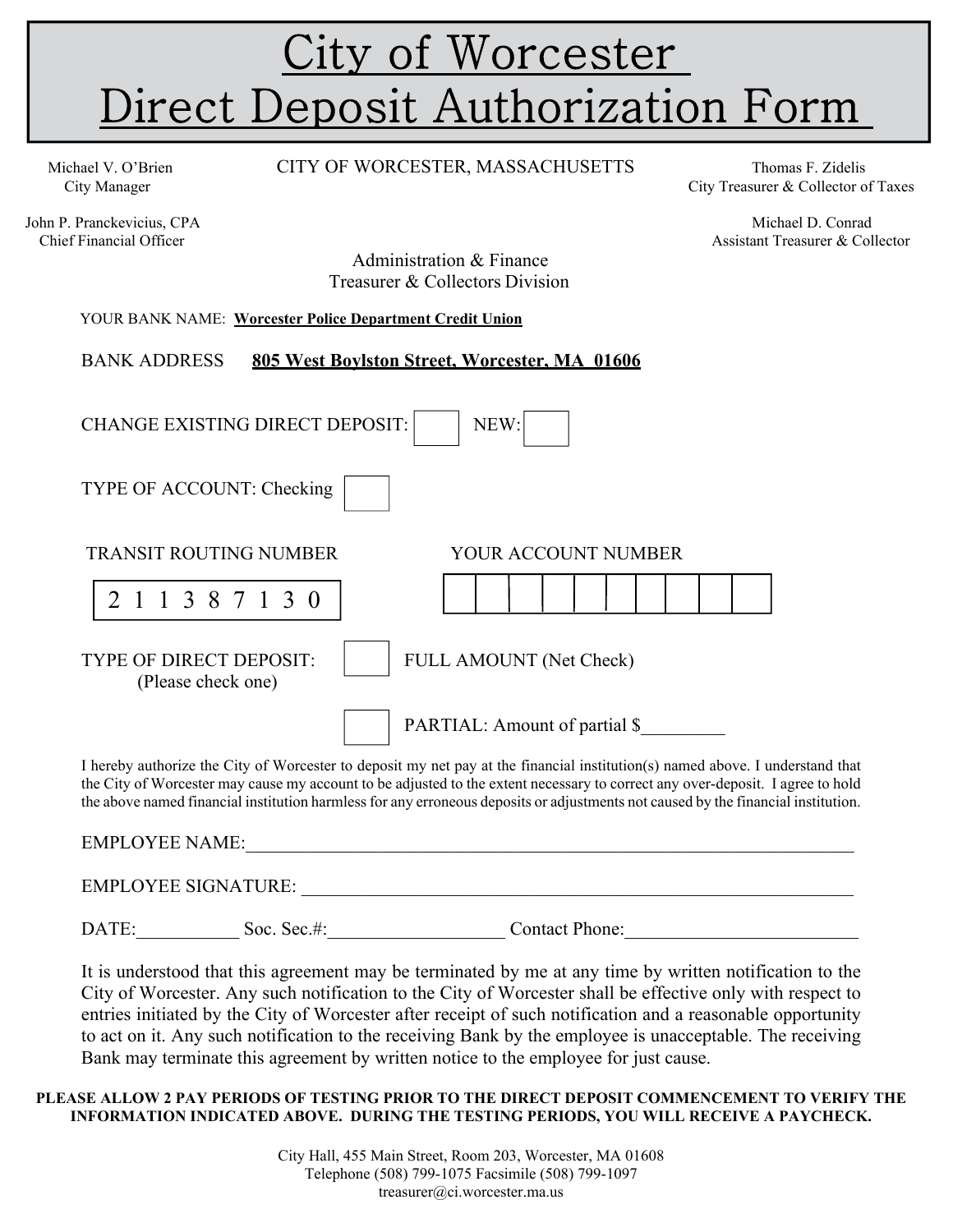## Other Income Direct Deposit Authorization Form

Use this form to request direct deposit of your pay to your Worcester Police Department Credit Union checking account. You will need to provide this information to your employer with any other additional information and authorization they need to initiate the deposit. Please contact your employer's payroll department if you have any questions about their process.

### Direct Deposit Authorization

I hereby authorize (company name)\_\_\_\_\_\_\_\_\_\_\_\_\_\_\_\_\_\_\_\_\_\_\_\_\_\_\_\_\_\_\_\_\_\_\_\_\_\_\_\_\_\_, to deposit my pay at the financial institution named below. I agree to hold the below named financial institution harmless for any erroneous deposits or adjustments not caused by the financial institution.

\_\_\_\_\_\_\_\_\_\_\_\_\_\_\_\_\_\_\_\_\_\_\_\_\_\_\_\_\_\_\_\_\_\_\_\_\_\_\_\_\_\_\_\_\_\_\_\_\_\_\_\_\_\_\_\_\_\_\_\_\_\_\_\_\_\_\_\_\_\_\_\_\_\_\_\_\_\_\_\_\_\_\_\_\_\_\_\_\_\_\_\_\_

\_\_\_\_\_\_\_\_\_\_\_\_\_\_\_\_\_\_\_\_\_\_\_\_\_\_\_\_\_\_\_\_\_\_\_\_\_\_\_\_\_\_\_\_\_\_\_\_\_\_\_\_\_\_\_\_\_\_\_\_\_\_\_\_\_\_\_\_\_\_\_\_\_\_\_\_\_\_\_\_\_\_\_\_\_\_\_\_\_\_\_\_\_

\_\_\_\_\_\_\_\_\_\_\_\_\_\_\_\_\_\_\_\_\_\_\_\_\_\_\_\_\_\_\_\_\_\_\_\_\_\_\_\_\_\_\_\_\_\_\_\_\_\_\_\_\_\_\_\_\_\_\_\_\_\_\_\_\_\_\_\_\_\_\_\_\_\_\_\_\_\_\_\_\_\_\_\_\_\_\_\_\_\_\_\_\_ Employee Name

\_\_\_\_\_\_\_\_\_\_\_\_\_\_\_\_\_\_\_\_\_\_\_\_\_\_\_\_\_\_\_\_\_\_\_\_\_\_\_\_\_\_\_\_\_\_\_\_\_\_\_\_\_\_\_\_\_\_\_\_\_\_\_\_\_\_\_\_\_\_\_\_\_\_\_\_\_\_\_\_\_\_\_\_\_\_\_\_\_\_\_\_\_ Social Security #

Address

City State Zip Code

Your Credit Union Name: Worcester Police Department Credit Union

Credit Union Address: 805 West Boylston Street, Worcester, MA 01606

Worcester Police Department Checking Account #:

Worcester Police Department Credit Union Routing #: 211387130

I further understand this authorization may be terminated by me at any time by written notification to my employer. Any such notification to my employer shall be effective only with respect to entries initiated by my employer after receipt of such notification and a reasonable opportunity to act on it.

| Account Owner Signature |  |  | Date |
|-------------------------|--|--|------|
|-------------------------|--|--|------|

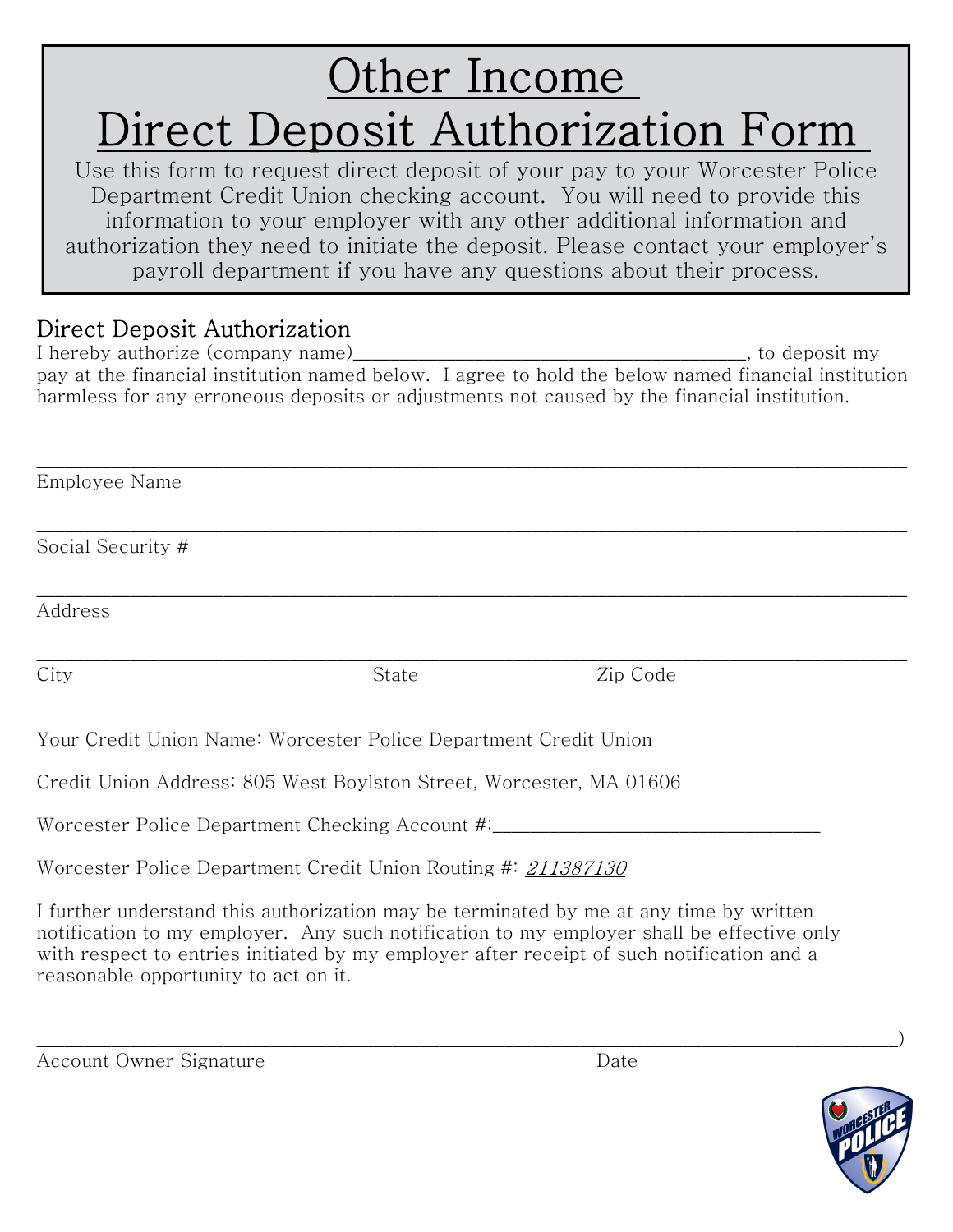## **Account Closing Request**

Use this form to request that the account(s) you currently have at your former bank or credit union be closed and any remaining funds sent to you. Prior to closing your accounts, consult with your former financial institution to determine if there are any fees associated with closing your account. Please remember to keep enough funds in the account until your last check or ATM transactions have cleared. You can also visit your former financial institution to close out your accounts.

To Whom It May Concern:

 $Date:$ 

This letter informs your that  $I /$  we would like to close the account(s) listed below. Please send a check to me at the address listed below for any remaining funds in the account(s).

If you have any questions regarding this request, please contact me at the phone number or address listed below. Thank you.

Please close the following accounts:

| Checking #                                |                                                                 | Account Owner(s) Name |  |  |  |
|-------------------------------------------|-----------------------------------------------------------------|-----------------------|--|--|--|
| Savings #                                 |                                                                 | Account Owner(s) Name |  |  |  |
| Account #                                 |                                                                 | Account Owner(s) Name |  |  |  |
|                                           | Please contact me if you have any questions about this request. |                       |  |  |  |
| Address                                   |                                                                 |                       |  |  |  |
| City                                      | State                                                           | Zip Code              |  |  |  |
| Phone #                                   |                                                                 |                       |  |  |  |
|                                           | Thank you for processing this request immediately.              |                       |  |  |  |
| Account Owner Signature                   |                                                                 | Date                  |  |  |  |
| $\sim$ $\sim$ $\sim$ $\sim$ $\sim$ $\sim$ |                                                                 | $\mathbf{D}$          |  |  |  |

Account Owner Signature **Date** Date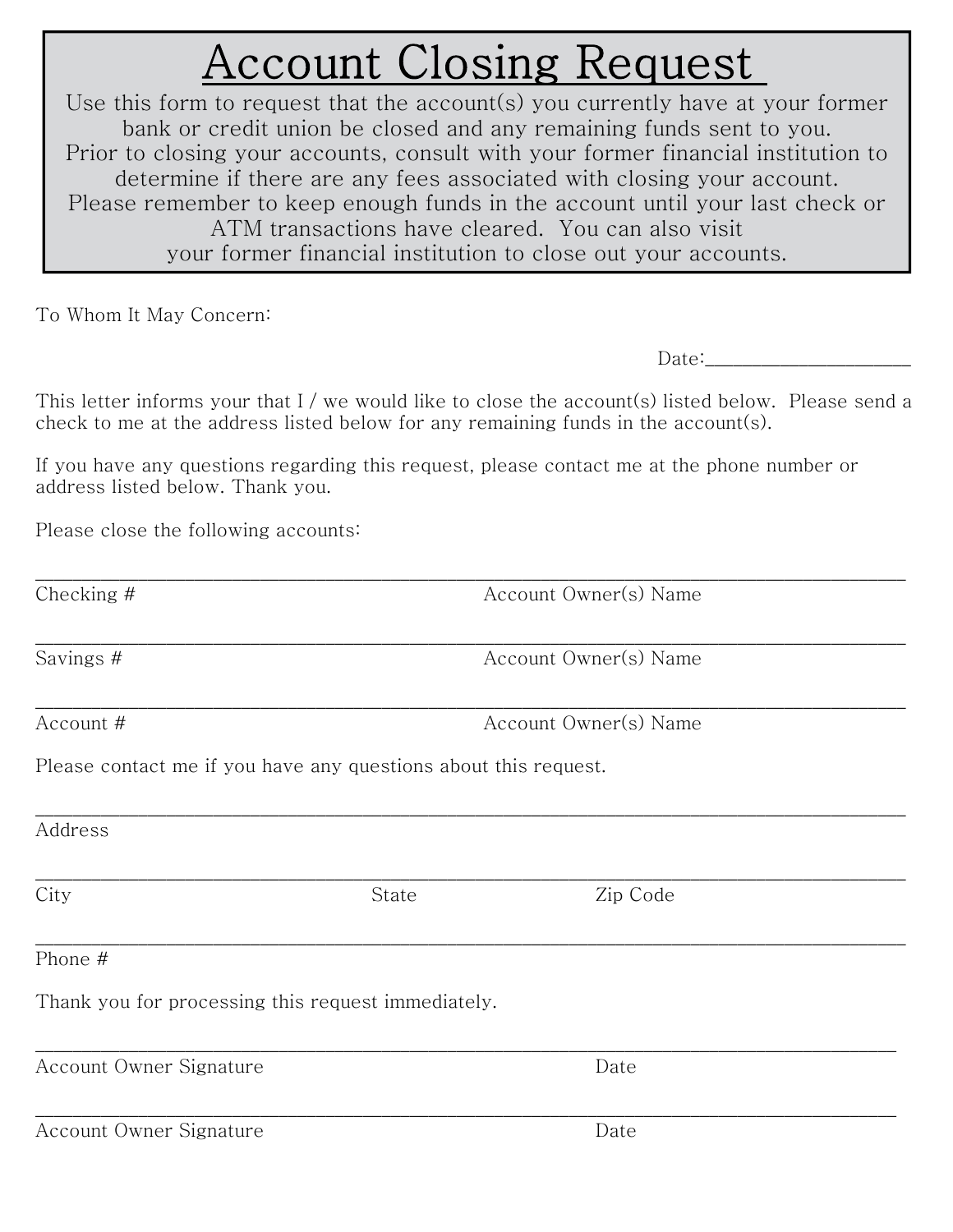### )nline Banking / Bill Pay Sign Up Form Request Date \_\_\_\_\_\_\_\_\_\_\_\_\_\_\_\_\_\_\_\_\_\_\_\_\_\_\_\_\_\_\_\_\_\_\_\_\_\_\_\_\_\_\_\_ Account Number \_\_\_\_\_\_\_\_\_\_\_\_\_\_\_\_\_\_\_\_\_\_\_\_\_\_\_\_\_\_\_\_\_\_\_\_\_\_\_\_\_ Email Address \_\_\_\_\_\_\_\_\_\_\_\_\_\_\_\_\_\_\_\_\_\_\_\_\_\_\_\_\_\_\_\_\_\_\_\_\_\_\_\_ First Name Middle Name \_\_\_\_\_\_\_\_\_\_\_\_\_\_\_\_\_\_\_\_\_\_\_\_\_\_\_\_\_\_\_\_\_\_\_\_\_\_\_\_\_\_\_\_ Last Name Street Address \_\_\_\_\_\_\_\_\_\_\_\_\_\_\_\_\_\_\_\_\_\_\_\_\_\_\_\_\_\_\_\_\_\_\_\_\_\_\_\_\_\_ City \_\_\_\_\_\_\_\_\_\_\_\_\_\_\_\_\_\_\_\_\_\_\_\_\_\_\_\_\_\_\_\_\_\_\_\_\_\_\_\_\_\_\_\_\_\_\_\_\_\_\_\_\_ State \_\_\_\_\_\_\_\_\_\_\_\_\_\_\_\_\_\_\_\_\_\_\_\_\_\_\_\_\_\_\_\_\_\_\_\_\_\_\_\_\_\_\_\_\_\_\_\_\_\_\_\_  $\rm Zip$   $\sim$ Date of Birth (mm/dd/yy) \_\_\_\_\_\_\_\_\_\_\_\_\_\_\_\_\_\_\_\_\_\_\_\_\_\_\_\_\_\_\_\_\_ Application For: HFS  $\bigcap$  Bill Payer Both  $\bigcap$

Choose your CASE SENSITIVE HFS PIN (7-15 alpha and numeric characters). Each PIN must contain at least 1 alpha and 1 numeric character. It doesn't have to be the same as your CU Password.

\_\_\_\_\_\_\_\_\_\_\_\_\_\_\_\_\_\_\_\_\_\_\_\_\_\_\_\_\_\_\_\_\_\_\_\_\_\_\_\_\_\_\_

Member Signature: \_\_\_\_\_\_\_\_\_\_\_\_\_\_\_\_\_\_\_\_\_\_\_\_\_\_\_\_\_\_\_\_\_\_\_\_\_\_\_\_\_\_\_\_\_\_\_

Your request will be processed within two business days. Do not write your PIN down on your membership card where someone can gain access. It is your responsibility to keep your PIN private. Worcester Police Department Credit Union is not responsible for unauthorized ac cess to your account due to unsafe precautions on your part. If you do not use your account for 90 days, Worcester Police Department Credit Union has the right to disable your account. If you wish to regain access, simply submit this completed sign up form again. By submitting this form, you agree to the conditions set forth on this page. By agreeing to the conditions of Home Financial Services you agree to receive a monthly e-statement in place of a quarterly paper statement. Worcester Police Department Credit Union has the right to request additional information for positive member identification. You must be at least 18 years old to sign up for HFS.

| For WPDCU use only                    | Menu 20 and the Menu and the Menu and the Menu and the Menu and the Menu and the Menu and the Menu and the Me |
|---------------------------------------|---------------------------------------------------------------------------------------------------------------|
|                                       | ALL suffixes Run Code 2                                                                                       |
| Accepted By: Network and Accepted By: |                                                                                                               |
|                                       | Menu~28<br>E Mail Add To Spreadsheet                                                                          |
| Approved By: _______________          | Web Code: W                                                                                                   |
|                                       |                                                                                                               |
|                                       |                                                                                                               |
| Date Submitted: ____________          | Menu 890 ________<br>Bill Payer_________                                                                      |
|                                       |                                                                                                               |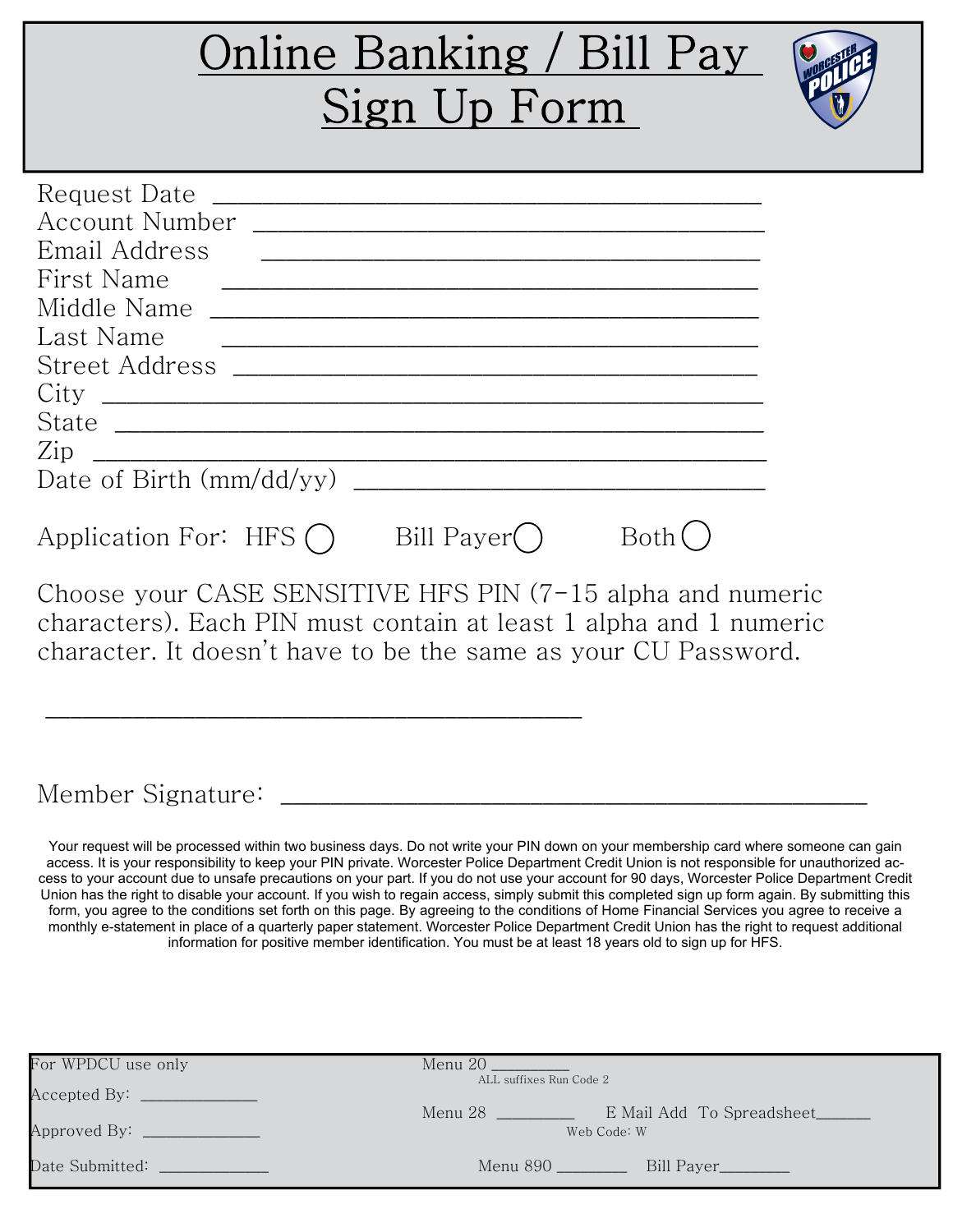|                                                                                                                 | <u> Online Banking / Bill Pay</u><br><b>Cheat Sheet</b><br>Once the Credit Union sets up your Online Banking and Bill Pay account use this<br>Cheat Sheet to remember your password, security phrase / image, and Security Questions. |
|-----------------------------------------------------------------------------------------------------------------|---------------------------------------------------------------------------------------------------------------------------------------------------------------------------------------------------------------------------------------|
|                                                                                                                 |                                                                                                                                                                                                                                       |
|                                                                                                                 |                                                                                                                                                                                                                                       |
| Security Image Description:                                                                                     |                                                                                                                                                                                                                                       |
| Personal Phrase: The contract of the contract of the contract of the contract of the contract of the contract o |                                                                                                                                                                                                                                       |
| Home Financial Service / Online Banking Security Questions:                                                     |                                                                                                                                                                                                                                       |
|                                                                                                                 |                                                                                                                                                                                                                                       |
| Question $# 1$                                                                                                  | Answer $# 1$                                                                                                                                                                                                                          |
| Question # 2                                                                                                    | Answer # 2                                                                                                                                                                                                                            |
| Question #3                                                                                                     | Answer # 3                                                                                                                                                                                                                            |
| Online Bill Pay Security Questions:                                                                             |                                                                                                                                                                                                                                       |
| Question $# 1$                                                                                                  | Answer #1                                                                                                                                                                                                                             |
| Question # 2                                                                                                    | Answer # 2                                                                                                                                                                                                                            |
| Question $# 3$                                                                                                  | Answer # 3                                                                                                                                                                                                                            |

# www.wpdcu.com